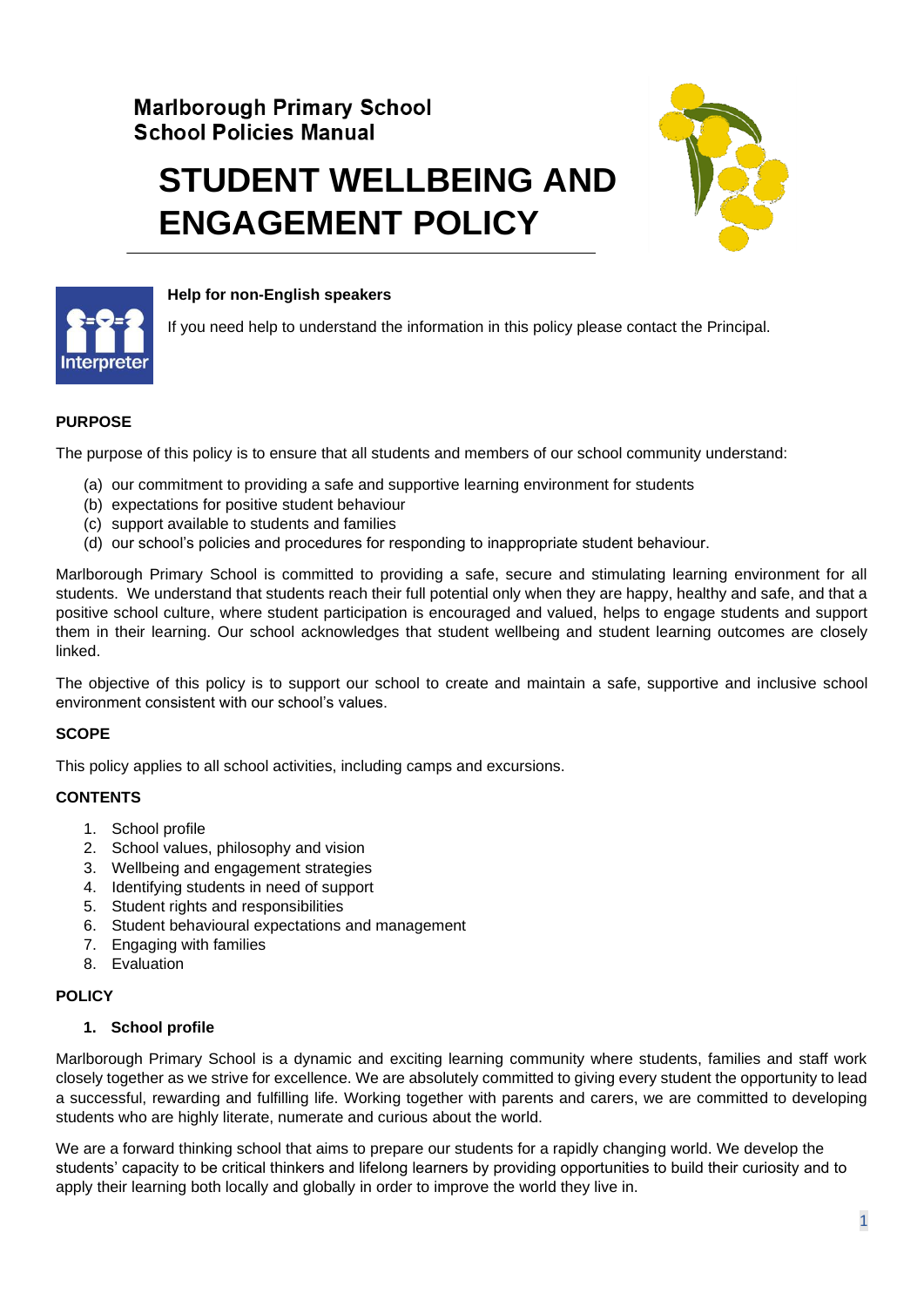# **School values, philosophy and vision**

Marlborough Primary School's Statement of Values and School Philosophy is integral to the work that we do and is the foundation of our school community. Students, staff and members of our school community are encouraged to live and demonstrate our core values of respect, integrity and kindness at every opportunity.

#### **Marlborough Primary School's vision is that we are a community centred on well-being where students are empowered and build skills for like to achieve their personal best.**

We are committed to ensuring Marlborough Primary School is a safe and caring learning community which nurtures mutual respect and trust, and also consolidates co-operative working habits and attitudes. We strongly believe in the importance of celebrating our students' achievements and in acknowledging and enjoying the positive aspects of their personal development.

# **Our core beliefs as a learning community are that:**

- Numeracy and literacy skills are fundamental for each student's development and future success.
- Learning is an active process and students need opportunities to explore materials, ideas and concepts before being introduced to formal activities.
- Students' self-esteem and confidence play a vital role in their achievements.
- Individual differences, learning styles and interests of learners must be considered in the organisation and planning of programs.
- A successful learning environment fosters personal qualities including tolerance, open mindedness, flexibility, creativity, curiosity, independence and self-awareness.

# **At Marlborough Primary School we have a focus on continual improvement of teaching and learning programs and school organisation by:**

- Efficient and effective staff teams.
- A safe, positive and trusting environment.
- Students being responsible and enthusiastic learners valuing learning and developing an understanding of the learning process.

#### **2. Wellbeing and engagement strategies**

Marlborough Primary School has developed a range of strategies to promote engagement, positive behaviour and respectful relationships for all students in our school. We acknowledge that some students may need extra social, emotional or educational support at school, and that the needs of students will change over time as they grow and learn.

A summary of the universal (whole of school), targeted (year group specific) and individual engagement strategies used by our school is included below:

#### **Universal**

- high and consistent expectations of all staff, students and parents and carers
- prioritise positive relationships between staff and students, recognising the fundamental role this plays in building and sustaining student wellbeing
- creating a culture that is inclusive, engaging and supportive
- welcoming all parents/carers and being responsive to them as partners in learning
- analysing and being responsive to a range of school data such as attendance, Attitudes to School Survey, parent survey data, student management data and school level assessment data
- teachers at Marlborough Primary School use an instructional framework to ensure an explicit, common and shared model of instruction to ensure that evidenced-based, high yield teaching practices are incorporated into all lessons
- teachers at Marlborough Primary School adopt a broad range of teaching and assessment approaches to effectively respond to the diverse learning styles, strengths and needs of our students and follow the standards set by the Victorian Institute of Teaching
- our school's Statement of Values are incorporated into our curriculum and promoted to students, staff and parents so that they are shared and celebrated as the foundation of our school community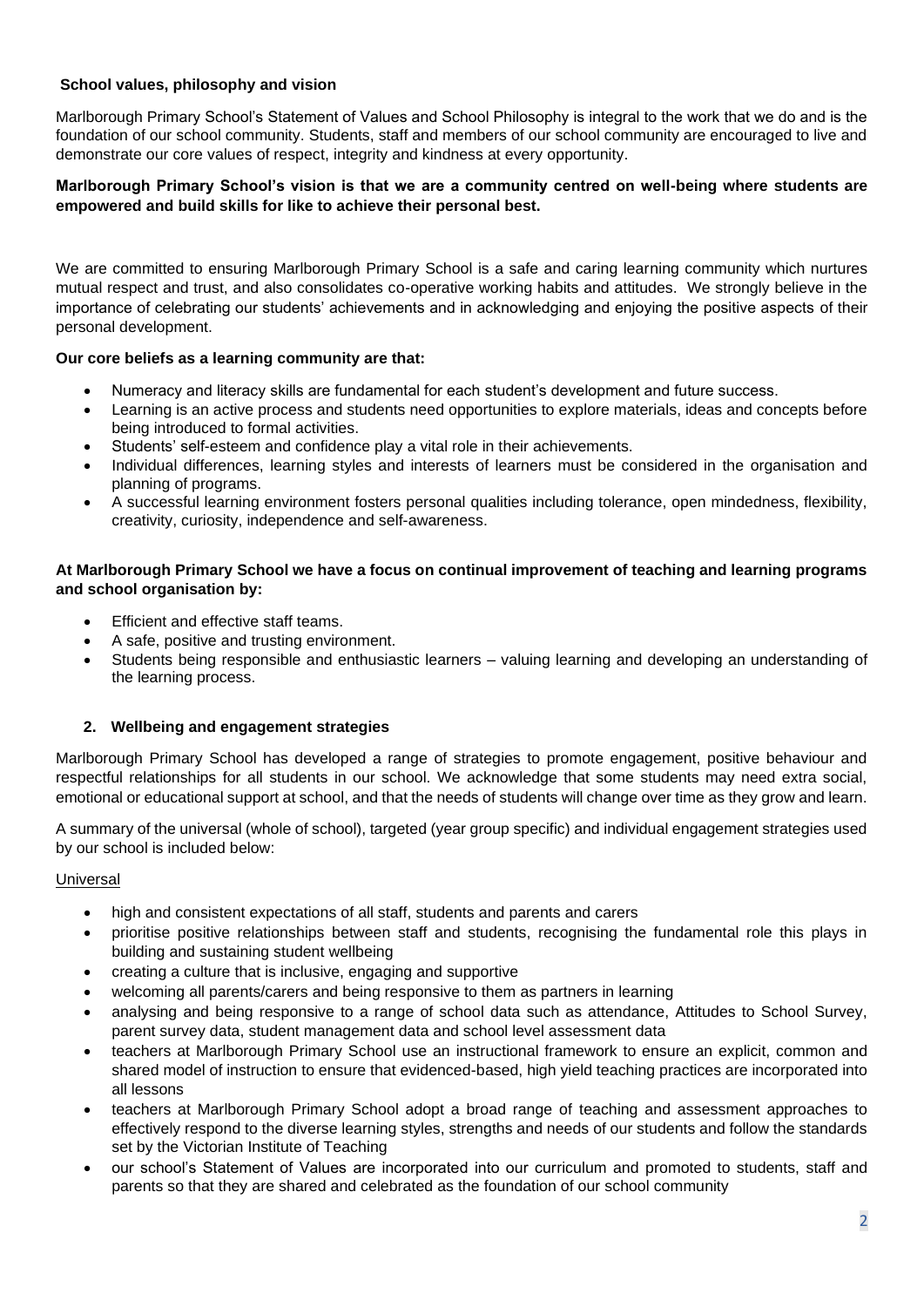- carefully planned transition programs to support students moving into different stages of their schooling
- positive behaviour and student achievement is acknowledged in the classroom, and formally in school assemblies and communication to parents
- monitor student attendance and implement attendance improvement strategies at a whole-school, cohort and individual level
- students have the opportunity to contribute to and provide feedback on decisions about school operations through the Junior School Council and other forums including year group meetings.. Students are also encouraged to speak with their teachers, Year Level Coordinator, Assistant Principal and Principal whenever they have any questions or concerns.
- create opportunities for cross—age connections amongst students through school plays, athletics and our TRIBES program
- All students are welcome to self-refer to the Student Wellbeing Coordinator, , School Chaplain, Year Group Leaders, Assistant Principal and Principal if they would like to discuss a particular issue or feel as though they may need support of any kind. We are proud to have an 'open door' policy where students and staff are partners in learning
- we engage in school wide positive behaviour support with our staff and students, which includes programs such as:
	- o Positive Education
	- o TRIBES
	- o Zones of Regulation
	- o eSmart
- programs, incursions and excursions developed to address issue specific behaviour (i.e. anger management programs)
- opportunities for student inclusion (i.e. sports teams, clubs, recess and lunchtime activities)

# **Targeted**

- each year group has a Year Group Leader/Coordinator, a senior teacher responsible for their year, who monitor the health and wellbeing of students in their year, and act as a point of contact for students who may need additional support
- connect all Koorie students with a Koorie Engagement Support Officer
- all students in Out of Home Care will be appointed a Learning Mentor, have an Individual Learning Plan and will be referred to Student Support Services for an Educational Needs Assessment
- wellbeing and health staff will undertake health promotion and social skills development in response to needs identified by student wellbeing data, classroom teachers or other school staff each year
- staff will apply a trauma-informed approach to working with students who have experienced trauma

# Individual

- Student Support Groups, see: http://www.education.vic.gov.au/school/principals/spag/participation/pages/supportgroups.aspx
- Individual Learning Plan and Behaviour Support Plan
- Program for Students with Disabilities
- referral to Student Welfare Coordinator and Student Support Services
- referral to Child First, Headspace

Marlborough Primary School implements a range of strategies that support and promote individual engagement. These can include:

- building constructive relationships with students at risk or students who are vulnerable due to complex individual circumstances
- meeting with student and their parent/carer to talk about how best to help the student engage with school
- developing an Individual Learning Plan and/or a Behaviour Support Plan
- considering if any environmental changes need to be made, for example changing the classroom set up
- referring the student to:
	- o school-based wellbeing supports
	- o Student Support Services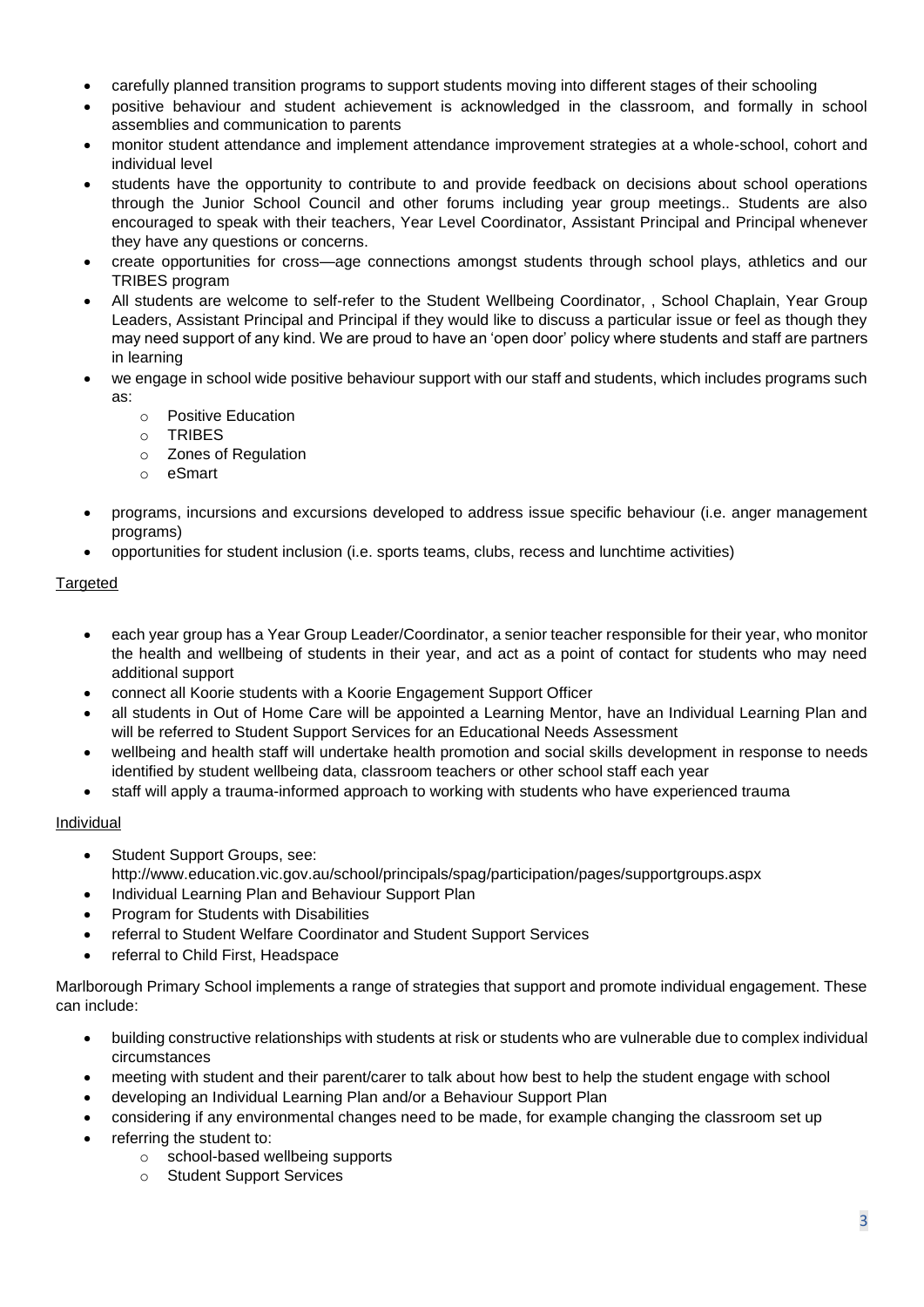- o Appropriate external supports such as council based youth and family services, other allied health professionals, headspace, Child and Youth Mental Health Service (CYMHS) services or Child First
- o Re-engagement programs such as Navigator

Where necessary the school will support the student's family to engage by:

- being responsive and sensitive to changes in the student's circumstances and health and wellbeing
- collaborating, where appropriate and with the support of the student and their family, with any external allied health professionals, services or agencies that are supporting the student
- monitoring individual student attendance and developing an Attendance Improvement Plans in collaboration with the student and their family
- running regular Student Support Group meetings for all students:
	- o with a disability
	- o in Out of Home Care
	- $\circ$  and with other complex needs that require ongoing support and monitoring.

# **3. Identifying students in need of support**

Marlborough Primary School is committed to providing the necessary support to ensure our students are supported intellectually, emotionally and socially. The Student Wellbeing team plays a significant role in developing and implementing strategies help identify students in need of support and enhance student wellbeing. Marlborough Primary School will utilise the following information and tools to identify students in need of extra emotional, social or educational support:

- personal, health and learning information gathered upon enrolment and while the student is enrolled
- attendance records
- academic performance
- observations by school staff such as changes in engagement, behaviour, self-care, social connectedness and motivation
- attendance, detention and suspension data
- engagement with families
- self-referrals or referrals from peers

#### **4. Student rights and responsibilities**

All members of our school community have a right to experience a safe and supportive school environment. We expect that all students, staff, parents and carers treat each other with respect and dignity. Our school's Statement of Values highlights the rights and responsibilities of members of our community.

Students have the right to:

- participate fully in their education
- feel safe, secure and happy at school
- learn in an environment free from bullying, harassment, violence, discrimination or intimidation
- express their ideas, feelings and concerns.

Students have the responsibility to:

- participate fully in their educational program
- display positive behaviours that demonstrate respect for themselves, their peers, their teachers and members of the school community
- respect the right of others to learn.

Students who may have a complaint or concern about something that has happened at school are encouraged to speak to their parents or carers and approach a trusted teacher or a member of the school leadership team. Further information about raising a complaint or concern is available in our Complaints Policy.

#### **5. Student behavioural expectations and management**

*Behavioural expectations of students are grounded in our school's Statement of Values/Student code of conduct.*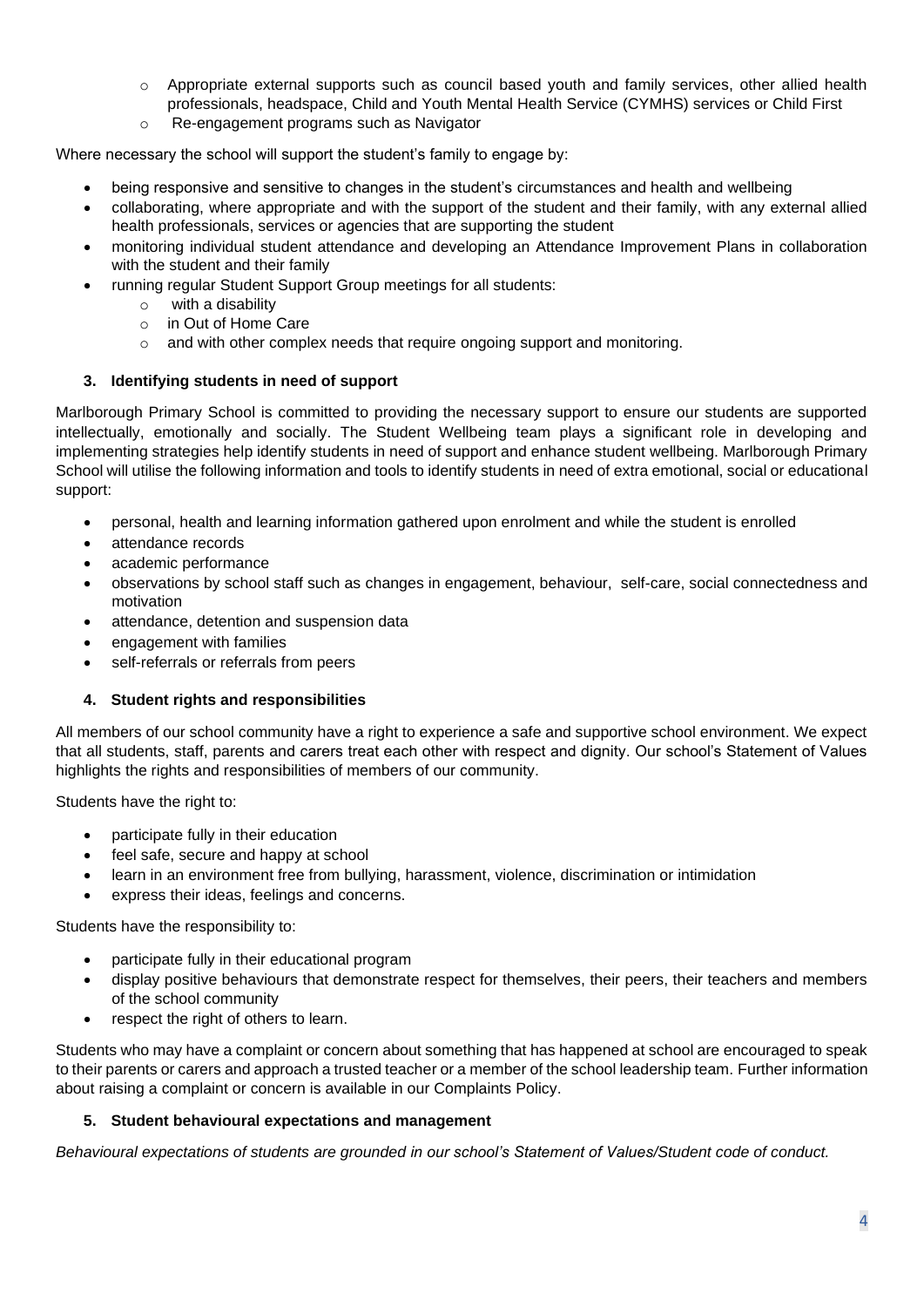*Violence, bullying, and other offensive and harmful behaviours such as racism, harassment and discrimination will not be tolerated and will be managed in accordance with this policy. Bullying will be managed in accordance with our Bullying Prevention Policy.*

*When a student acts in breach of the behaviour standards of our school community, Marlborough Primary School will institute a staged response, consistent with the Department's policies on behaviour, discipline and student wellbeing and engagement. Where appropriate, parents will be informed about the inappropriate behaviour and the disciplinary action taken by teachers and other school staff.* 

*Our school considers, explores and implement positive and non-punitive interventions to support student behaviour before considering disciplinary measures such as detention, withdrawal of privileges or withdrawal from class.*

*Disciplinary measures may be used as part of a staged response to inappropriate behaviour in combination with other engagement and support strategies to ensure that factors that may have contributed to the student's behaviour are identified and addressed. Disciplinary measures at our school will be applied fairly and consistently. Students will always be provided with an opportunity to be heard.* 

*Disciplinary measures that may be applied include:*

- *warning a student that their behaviour is inappropriate*
- *teacher controlled consequences such as moving a student in a classroom or other reasonable and proportionate responses to misbehaviour*
- *withdrawal of privileges*
- *referral to the Year Level Coordinator*
- *restorative practices*
- *detentions*
- *behaviour support and intervention meetings*
- *suspension*
- *expulsion*

Suspension, expulsion and restrictive interventions are measures of last resort and may only be used in situations consistent with Department policy, available at:

- <https://www2.education.vic.gov.au/pal/suspensions/policy>
- <https://www2.education.vic.gov.au/pal/expulsions/policy>
- <https://www2.education.vic.gov.au/pal/restraint-seclusion/policy>

**Error! Hyperlink reference not valid.**In line with Ministerial Order 1125, no student aged 8 or younger will be expelled without the approval of the Secretary of the Department of Education and Training.

The Principal of Marlborough Primary School is responsible for ensuring all suspensions and expulsions are recorded on CASES21.

Corporal punishment is prohibited by law and will not be used in any circumstance at our school.

#### **6. Engaging with families**

Marlborough Primary School values the input of parents and carers, and we will strive to support families to engage in their child's learning and build their capacity as active learners. We aim to be partners in learning with parents and carers in our school community.

We work hard to create successful partnerships with parents and carers by:

- ensuring that all parents have access to our school policies and procedures, available on our school website
- maintaining an open, respectful line of communication between parents and staff, supported by our Communicating with School Staff policy.
- providing parent volunteer opportunities so that families can contribute to school activities
- involving families with homework and other curriculum-related activities
- involving families in school decision making
- coordinating resources and services from the community for families
- including families in Student Support Groups, and developing individual plans for students.